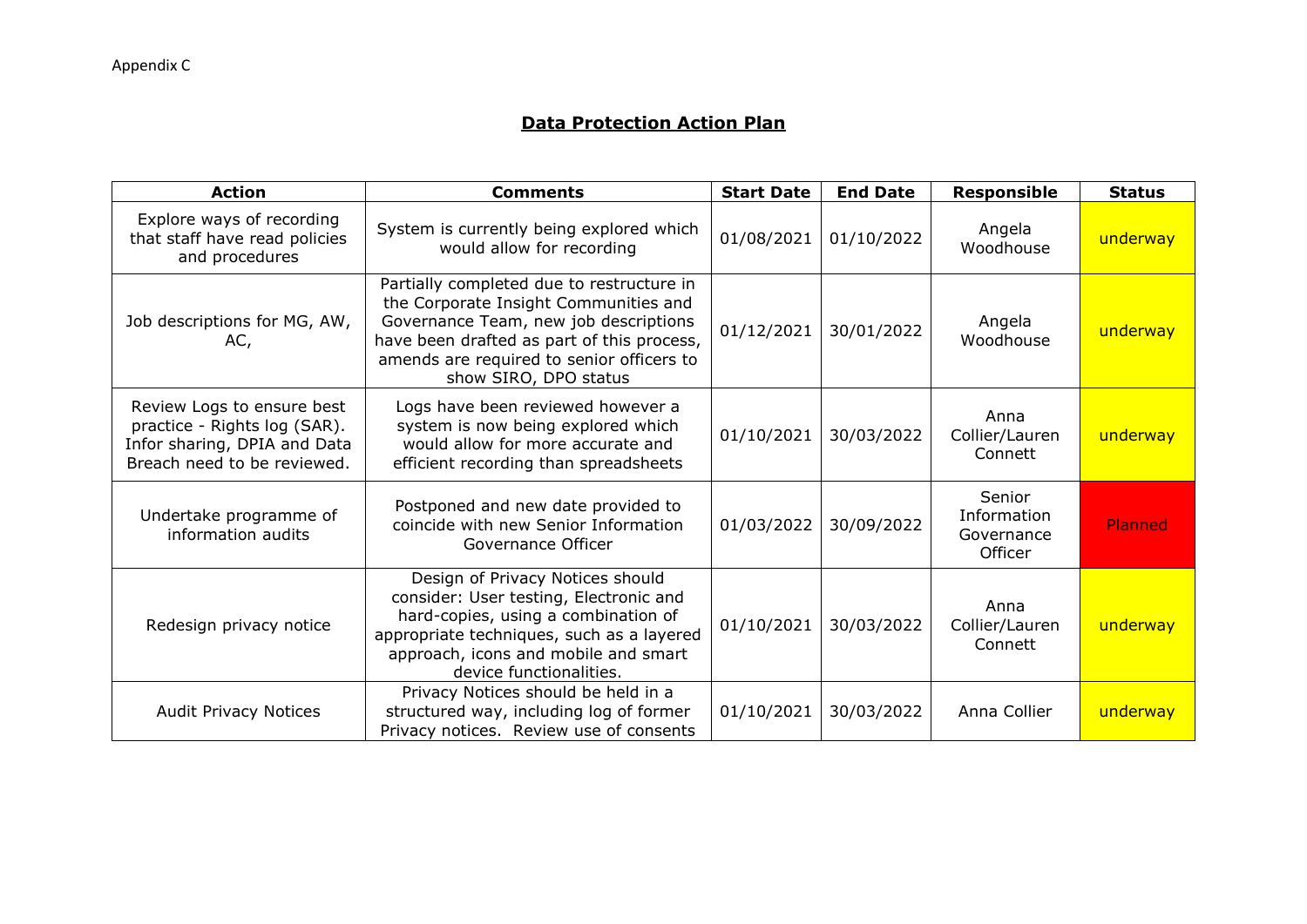| <b>Action</b>                                                                                               | <b>Comments</b>                                                                                                                                                                                                                               | <b>Start Date</b> | <b>End Date</b> | <b>Responsible</b>                             | <b>Status</b> |
|-------------------------------------------------------------------------------------------------------------|-----------------------------------------------------------------------------------------------------------------------------------------------------------------------------------------------------------------------------------------------|-------------------|-----------------|------------------------------------------------|---------------|
| Develop regular programmed<br>points of review of the ROPA<br>in line with audits and survey<br>of officers | postponed and new date provided to<br>coincide with new Senior Information<br>Governance Officer                                                                                                                                              | 01/03/2022        | 30/09/2022      | Senior<br>Information<br>Governance<br>Officer | postponed     |
| Review Procurement and<br>Data Protection risks                                                             | external advice being sought on the level<br>of risk vs resource to undertake work                                                                                                                                                            | <b>TBC</b>        | <b>TBC</b>      | Anna Collier                                   | <b>TBC</b>    |
| Develop information Risk<br>Register                                                                        | external advice being sought to support<br>undertaking the development of a best<br>practice risk register                                                                                                                                    | 01/09/2021        | 30/11/2021      | Anna Collier                                   | Planned       |
| Project documentation should<br>be updated to include<br>reference to DPIAs                                 | Initially postponed and new date provided<br>to coincide with new Senior Information<br>Governance Officer                                                                                                                                    | 01/10/2021        | <b>TBC</b>      | Gary Hunter                                    | underway      |
| Publish DPIAs on website                                                                                    |                                                                                                                                                                                                                                               | 17/11/2021        | 31/12/2021      | Lauren Connett                                 | underway      |
| *introduce programme of<br>data quality reviews                                                             | There was not sufficient capacity to<br>introduce data quality reviews. New staff<br>have been recruited into the data<br>analytics function and will be undertaking<br>training following which a programme of<br>reviews will be introduced | 01/04/2022        | ongoing         | Anna Collier                                   | postponed     |
| Retention schedule review                                                                                   | postponed and new date provided to<br>coincide with new Senior Information<br>Governance Officer                                                                                                                                              | 01/03/2022        | 30/09/2022      | Senior<br>Information<br>Governance<br>Officer | postponed     |
| Introduce retention review<br>programme                                                                     | postponed and new date provided to<br>coincide with new Senior Information<br>Governance Officer                                                                                                                                              | 30/09/2022        |                 | Anna Collier                                   | postponed     |
| Develop a social media policy                                                                               |                                                                                                                                                                                                                                               | <b>TBC</b>        | <b>TBC</b>      | julie<br>Maddocks/julie<br>may                 | Planned       |
| Clear desk policy                                                                                           | To be implemented when return to office<br>scheduled                                                                                                                                                                                          | 01/10/2021        | <b>TBC</b>      |                                                |               |